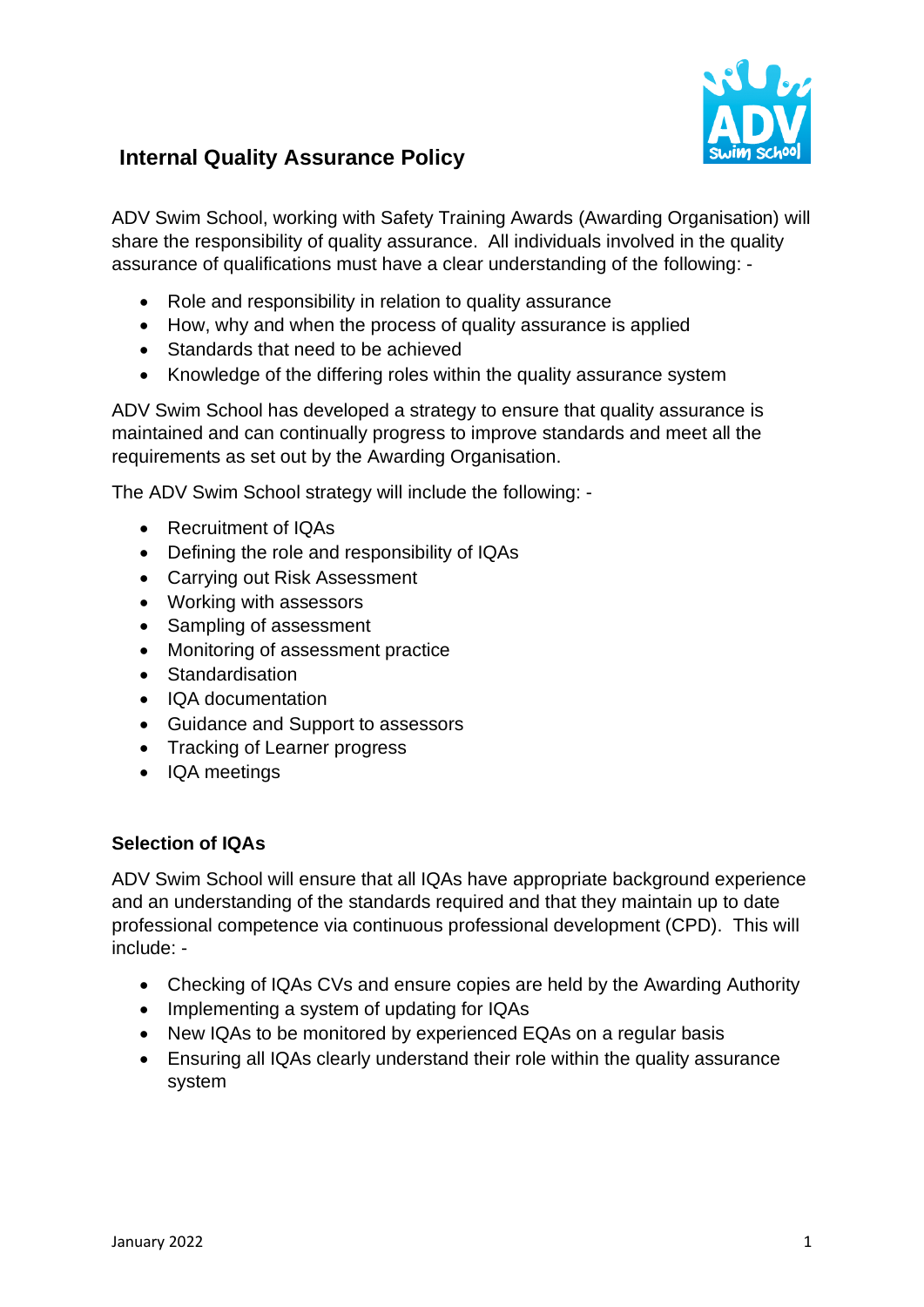

# **Internal Quality Assurance Policy**

## **Continuous Professional Development (CPD)**

All IQAs will be required to maintain their record of CPD in order to ensure up dating and competence.

Examples of valid CPD will include: -

- Study for a Level 4 approved qualification in IQA
- Collaborative working with the Awarding Organisation
- Other appropriate occupational activity as agreed with ADV Swim School and/or EQA

## **IQA Role**

Internal quality assurance ensures best assessment practice leading to consistent and valid assessment decisions. Quality assurance involves: -

- Monitoring assessment conduct
- Sampling learner evidence to verify assessment decisions
- Supporting and advising assessors
- Keeping up to date records of quality assurance and assessment
- Evaluate to a consistently high standard
- Providing information for analysis by ADV Swim School
- Meet external quality assurance requirements

### **Risk Assessment**

The IQA will be required to carry out a risk assessment on all assessors contracted or sub-contracted to ADV Swim School. Risk should be recorded on the learning needs analysis form and internal quality assurance feedback sheet. The risk assessment should be reviewed on a regular basis in-line with the amount of assessments carried out by each assessor (normally at least every 6 months).

### **Risk Rating**

| High   | New Assessor/Tutor                                                  |
|--------|---------------------------------------------------------------------|
| Medium | Experienced Assessor/tutor carrying out role on an infrequent basis |
| Low    | Experienced Assessor/tutor with current IQA/Moderator assessment    |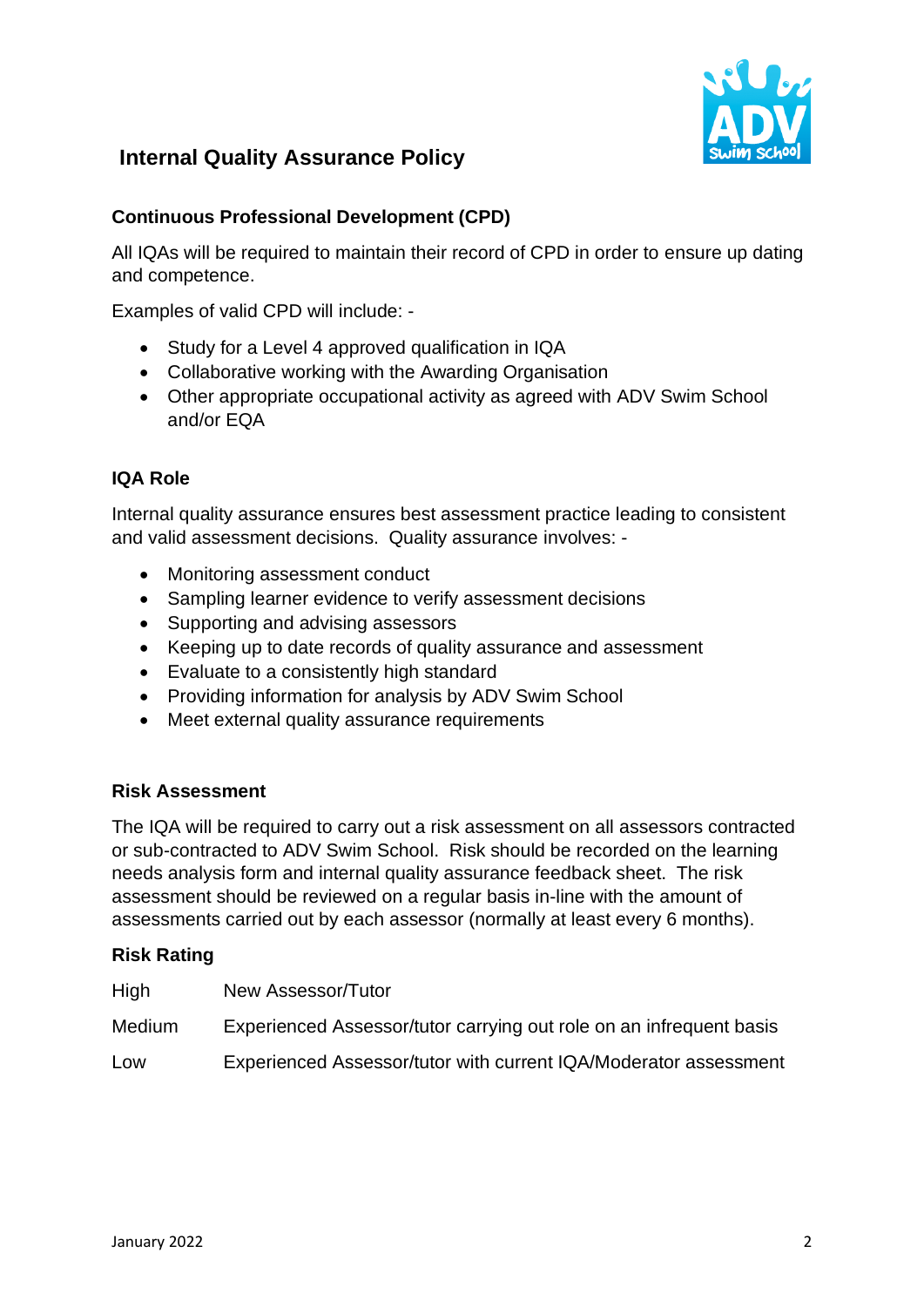

# **Internal Quality Assurance Policy Working with Assessors**

Each assessor will be provided with a named IQA at the commencement of a course. The IQA will be the assessor's first point of contact for guidance and support.

It will be the responsibility of the IQA to report back to the ADV Swim School centre co-ordinator any training requirements not currently accommodated within the centres planned courses.

## **Monitoring of Assessments**

The amount of monitoring of assessors will vary depending on each assessor's risk rating (see above). The purpose of monitoring will be to: -

- Check learner progress
- Ensure consistency of standards
- Observe part of the assessment programme
- Identify and resolve problems if possible
- Carry out informal training if required (eg. Completion of documentation)
- Identify any training needs and report to ADV Swim School
- Review risk rating and learning needs analysis
- Sign off completed units

The IQA will be required to complete a feedback form for each monitoring session conducted. The form will be signed by the assessor and IQA who will each retain a copy.

### **Sampling of Assessment**

Sampling ensures consistency and accuracy of assessment decisions along with identifying and potential problems. Sampling must take place on all registered Safety Training Award courses.

The IQA will look at a representative sample of assessment decisions and a sampling plan will be agreed with the ADV Swim School Co-ordinator.

### **Learner Support**

The IQA will ensure an appropriate level of learner support. ADV Swim School will ensure a feedback system for learners to measure the degree of satisfaction with the level of support provided. Feedback will be encouraged from learners through the use of evaluation forms, sample interviewing by IQA.